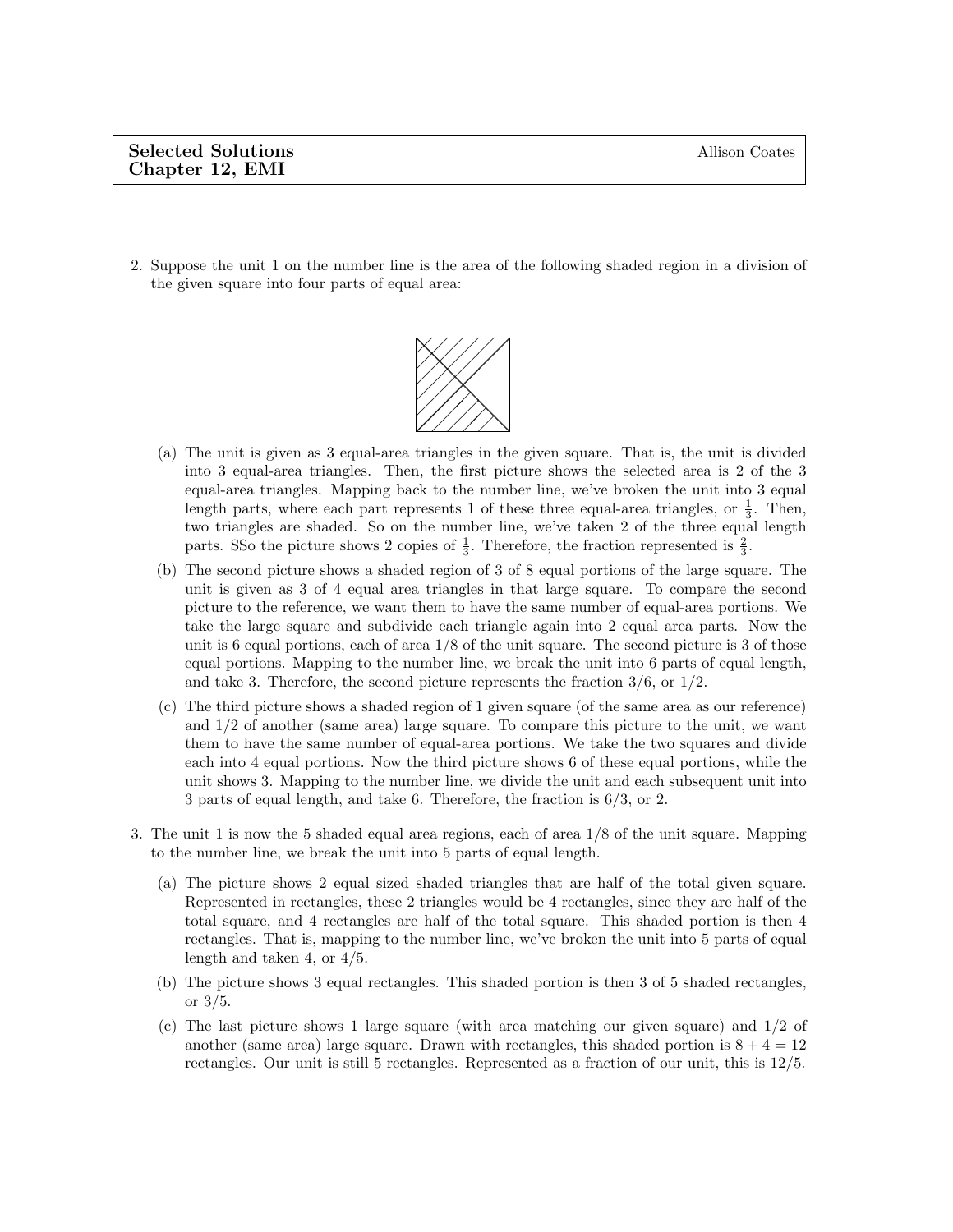- 5. The total unit square is made up of  $48 \times 203$  congruent rectangles. Congruent rectangles all have the same area. Thus  $48 \times 203$  the area of each rectangle is equal to 1, the area of the unit square. So the area of any 1 little rectangle must be  $\frac{1}{48 \times 203}$ .
- 7. (a) After driving 150 miles, we have done only two-thirds of the driving for the day. How many miles did we plan to drive for the day? Explain.



Let the unit be the entire distance we wished to travel that day. 2/3 of that unit means the length found by dividing the unit into 3 parts of equal length and taking two of those parts. Since the length of 2 of the 3 segments of the unit corresponds to driving 150 miles, then the length of one of the segments corresponds to driving 75 miles. We wished to complete  $\frac{3}{3}$ segments, or the whole unit. Therefore, we wished to drive 3 ∗ 75 miles, or 225 miles.

(b) After reading 200 pages, I'm 4/5ths of the way through the book. How many pages are in the book?

The unit is the total number of pages in the book. To define  $4/5$  of the unit, we partition the unit into 5 segments of equal length, and take 4. This length corresponds to 200 pages. Now, 4 segments corresponds to 200 pages, so one segment corresponds to 50 pages. 5 segments, or the entire unit, is  $5 * 50 = 250$  pages.



(c) Helen was 3/4 of the way home, having walked .9 miles.



Recall that by the definition of a decimal, .9 is the same as  $\frac{9}{10}$ . We define the unit to be Helen's total walk home. To find  $3/4$  of the walk, we partition the unit into 4 segments of equal length and take 3. The length of 3 such segments corresponds to  $\frac{9}{10}$  of a mile. If 3 segments represents  $\frac{9}{10}$ , then 1 segment is  $\frac{3}{10}$ . The total length of the unit is then the length of all 4 segments, therefore  $\frac{4*3}{10} = \frac{12}{10}$ , or 1.2 miles.

8. The distance between 0 and 1 is the same unit distance as the distance between 3 and 4. The pictured left segment goes from the 3 to A. Its length,  $\frac{9}{14}$ , is  $\frac{9}{14}$  ths of the length of the unit from 3 to 4. To determine the position of  $A$ , we divide each segment between consecutive whole numbers into 14 equal parts. From 0 to 3 we have  $3 \times 14$  of these parts, and from 3 to A we have another 9. So there are  $(3 \times 14) + 9$  of these parts between 0 and A, so  $A = \frac{51}{9}$ .